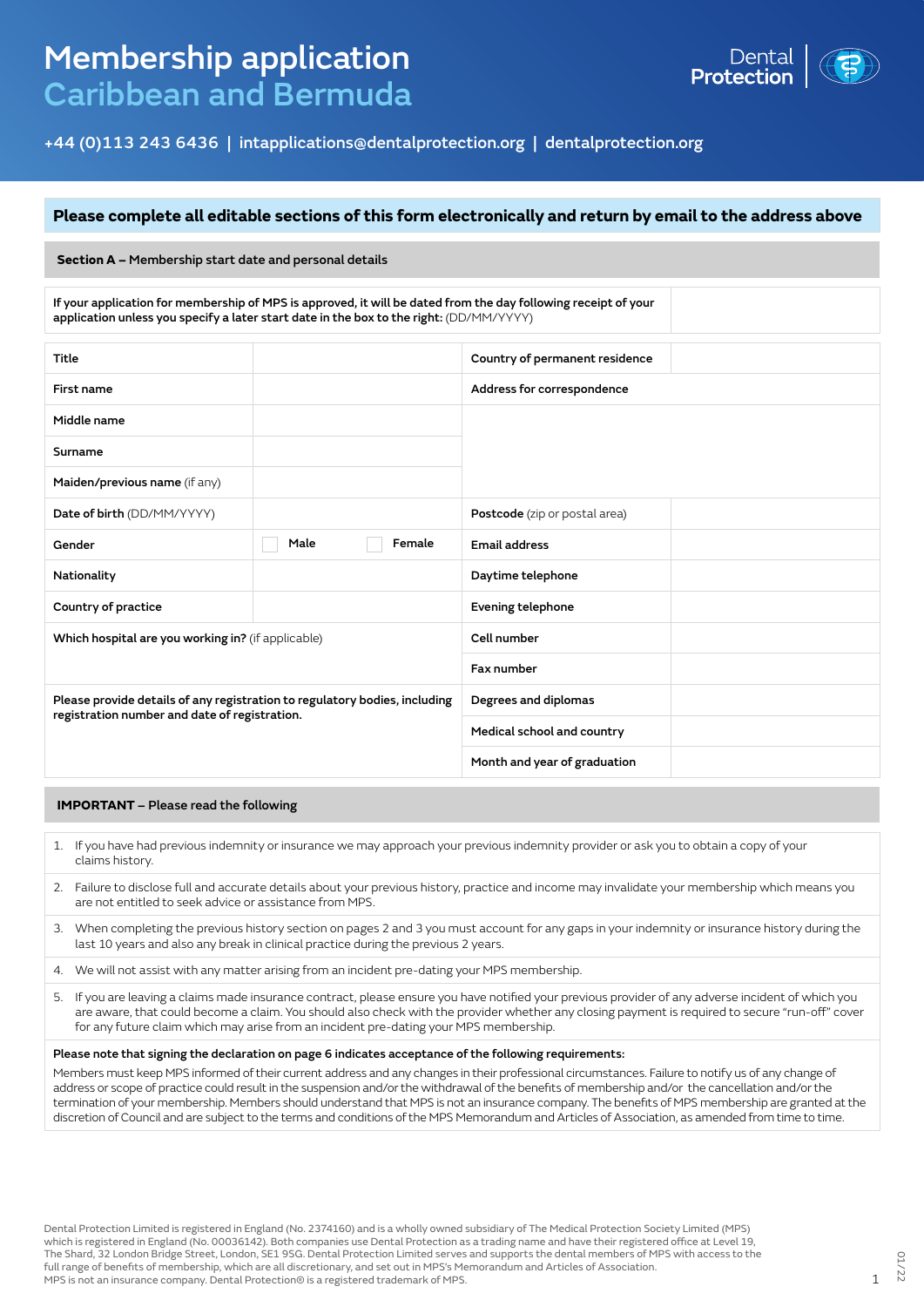| Section B - Previous history (Please read the important information below)<br>In this section you must include details of any matter in which you have been named or involved. Please include any pending, unresolved or<br>closed issues, even those already reported to MPS. If necessary please continue your answers on the enclosed pages. Please note that failure<br>to disclose full and accurate details about your previous history may delay your application and/or if you are accepted into membership could<br>result in the suspension and/or withdrawal of membership benefits and/or the cancellation and/or termination of membership. |                                                                                                                                                                                                                                                                                                                                                                                                                                                                                                                                                                                                                                             |                    |                          |           |                                      |  |
|----------------------------------------------------------------------------------------------------------------------------------------------------------------------------------------------------------------------------------------------------------------------------------------------------------------------------------------------------------------------------------------------------------------------------------------------------------------------------------------------------------------------------------------------------------------------------------------------------------------------------------------------------------|---------------------------------------------------------------------------------------------------------------------------------------------------------------------------------------------------------------------------------------------------------------------------------------------------------------------------------------------------------------------------------------------------------------------------------------------------------------------------------------------------------------------------------------------------------------------------------------------------------------------------------------------|--------------------|--------------------------|-----------|--------------------------------------|--|
|                                                                                                                                                                                                                                                                                                                                                                                                                                                                                                                                                                                                                                                          | 1. Have you had any professional indemnity/insurance before?                                                                                                                                                                                                                                                                                                                                                                                                                                                                                                                                                                                |                    | Yes (please go to $Q2$ ) |           | No (please go to $Q3$ )              |  |
|                                                                                                                                                                                                                                                                                                                                                                                                                                                                                                                                                                                                                                                          | 2. Please give the name of all other organisations and the dates during the last 10 years which you were a member or policyholder. If you were<br>previously a member of MPS, please give your membership number and your full name at the time (if it has changed).                                                                                                                                                                                                                                                                                                                                                                        |                    |                          |           |                                      |  |
| Organisation                                                                                                                                                                                                                                                                                                                                                                                                                                                                                                                                                                                                                                             | From<br>(DD/MM/YYYY)                                                                                                                                                                                                                                                                                                                                                                                                                                                                                                                                                                                                                        | To<br>(DD/MM/YYYY) | MPS number               | Full name | Other membership or<br>policy number |  |
| Yes<br>Yes                                                                                                                                                                                                                                                                                                                                                                                                                                                                                                                                                                                                                                               | 3. Have you at any stage practiced without professional indemnity during the last 10 years (ie please exclude any period(s) protected by state,<br>employer, insurer or MDO indemnity)? (If in doubt please indicate YES.) If you answer YES please confirm the dates and reasons.<br>No<br>4. Have there been any breaks in your clinical practice of more than 6 months in the last 2 years? (If in doubt please indicate YES.) If you answer<br>YES please confirm the dates and the reason for any gap. Please also provide details of any continuous professional development or refresher<br>training that has been undertaken.<br>No |                    |                          |           |                                      |  |
| any correspondence.<br>Yes                                                                                                                                                                                                                                                                                                                                                                                                                                                                                                                                                                                                                               | 5. Have you ever previously been refused professional indemnity/insurance including a decline to renew or had it withdrawn/voided?<br>(If in doubt please indicate YES.) If you answer YES please provide a summary in your own words providing dates and reasons, including copies of<br>No                                                                                                                                                                                                                                                                                                                                                |                    |                          |           |                                      |  |
| Yes                                                                                                                                                                                                                                                                                                                                                                                                                                                                                                                                                                                                                                                      | 6. Have you had any non-standard terms or conditions including a non-standard subscription or premium imposed on your professional<br>indemnity/insurance? If you answer YES please provide date and full details. (If necessary please continue on a separate sheet).<br>No                                                                                                                                                                                                                                                                                                                                                                |                    |                          |           |                                      |  |
| Yes                                                                                                                                                                                                                                                                                                                                                                                                                                                                                                                                                                                                                                                      | 7. In the last 10 years, have you had any complaint(s) arising out of your professional practice which has not been resolved at a local level (ie within<br>your own practice)? If you answer YES please provide full details of the complaint(s). The details must include: date of incident, factual summary<br>of the event, the extent of your involvement, country where the case was lodged, name of indemnifier and the final outcome of the incident. (If<br>necessary please continue on a separate sheet).<br>No                                                                                                                  |                    |                          |           |                                      |  |

If you have answered YES to any of the above questions please provide details as requested. Use the enclosed pages if needed and include additional pages if required. Failure to disclose full and accurate details about your previous history may delay your application and/or if you are accepted into membership could result in the suspension and/or withdrawal of membership benefits and/or the cancellation and/or termination of membership.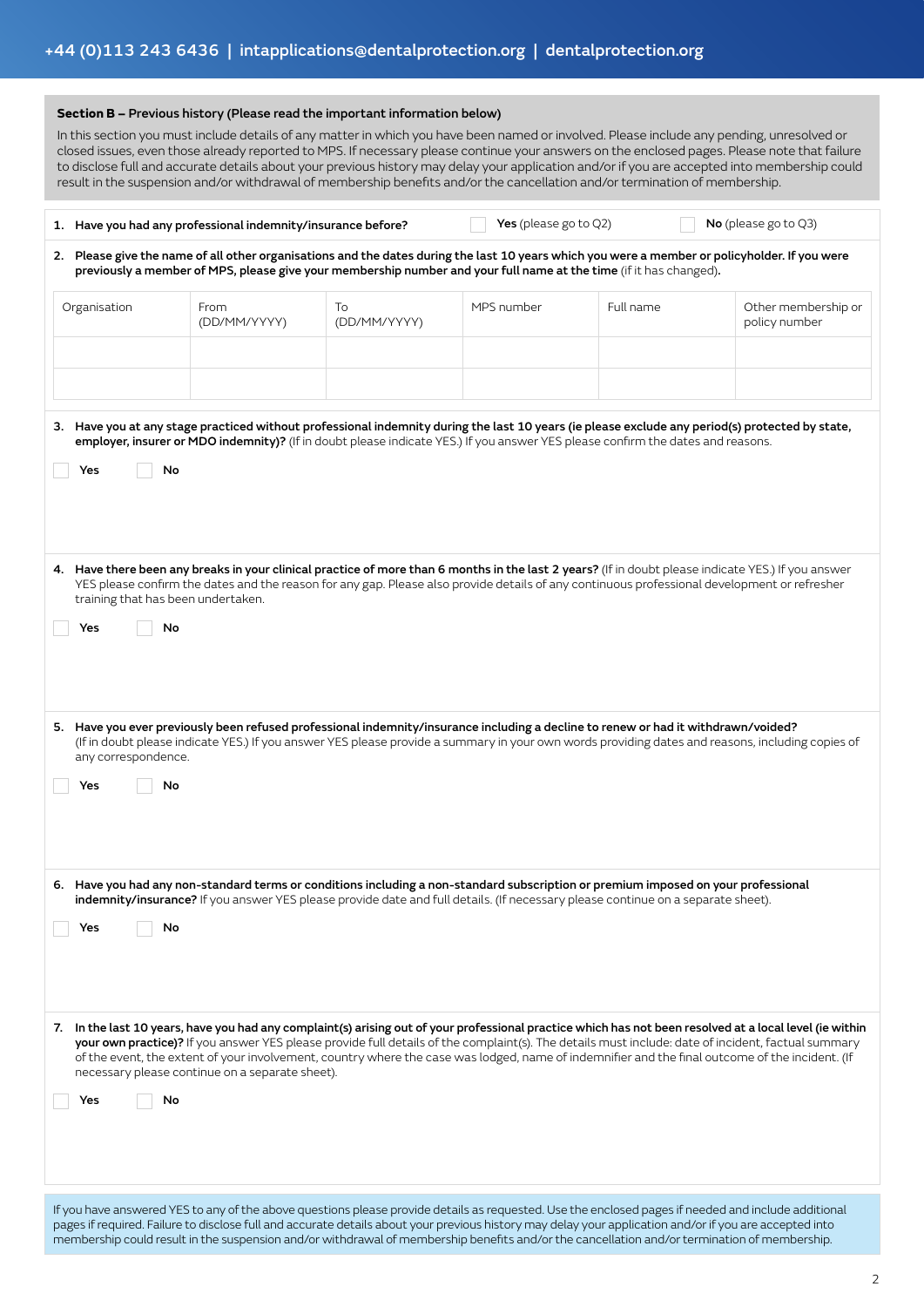## +44 (0)113 243 6436 | intapplications@dentalprotection.org | dentalprotection.org

| 8. In the last 10 years have you been involved in any claim(s) for compensation or damages arising out of your professional practice regardless of<br>the outcome? If you answer YES please provide full details of the complaint(s). The details must include: date of incident, factual summary of the<br>event, the extent of your involvement, country where the case was lodged, name of indemnifier and the final outcome of the incident.<br>(If necessary please continue on a separate sheet).       |
|---------------------------------------------------------------------------------------------------------------------------------------------------------------------------------------------------------------------------------------------------------------------------------------------------------------------------------------------------------------------------------------------------------------------------------------------------------------------------------------------------------------|
| No<br>Yes                                                                                                                                                                                                                                                                                                                                                                                                                                                                                                     |
| 9. Are you aware of any incident(s) that might become a claim? If you answer YES please provide full details of the incident(s). The details must<br>include: date of incident, factual summary of the event, the extent of your involvement, country where the case was lodged, name of indemnifier<br>and the current status of the incident(s). (If necessary please continue on a separate sheet).<br>No<br>Yes                                                                                           |
| 10. Have you ever been the subject of a disciplinary inquiry or had practice privileges refused/withdrawn/made conditional by a health care<br>provider? If you answer YES please provide full details of the incident(s). The details must include: date of incident, factual summary of the event,<br>the extent of your involvement, country where the case was lodged, name of indemnifier and the current status of the incident(s). (If necessary<br>please continue on a separate sheet).<br>No<br>Yes |
| 11. Have you ever been subject to any referral, complaint, inquiry, investigation or hearing by any regulatory, licensing or registration body? If you<br>answer YES please provide full details. The details must include: date of incident, factual summary of the event, the extent of your involvement,<br>country where the case was lodged, name of indemnifier and the final outcome of the case. (If necessary please continue on a separate sheet).<br>No<br>Yes                                     |
| 12. Have you been cautioned by the police or convicted of any criminal offence? (You do not need to include spent/expired convictions, or minor<br>road traffic offences that did NOT involve alcohol or drugs) If you answer YES please provide full details. The details must include: date of<br>incident, full details of the offence, the final outcome or current position and was this reported to the regulatory body. (If necessary please<br>continue on a separate sheet).<br>Yes<br>No            |
| 13. Are there any other issues of which MPS might reasonably need to be aware when considering your application for membership? (If in doubt<br>please indicate YES.) If you answer YES please provide all relevant information below. (If necessary please continue on a separate sheet).<br>No<br>Yes                                                                                                                                                                                                       |
| If you have answered YES to any of the above questions please provide details as requested. Use the enclosed pages if needed and include additional<br>pages if required. Failure to disclose full and accurate details about your previous history may delay your application and/or if you are accepted into<br>membership could result in the suspension and/or withdrawal of membership benefits and/or the cancellation and/or termination of membership.                                                |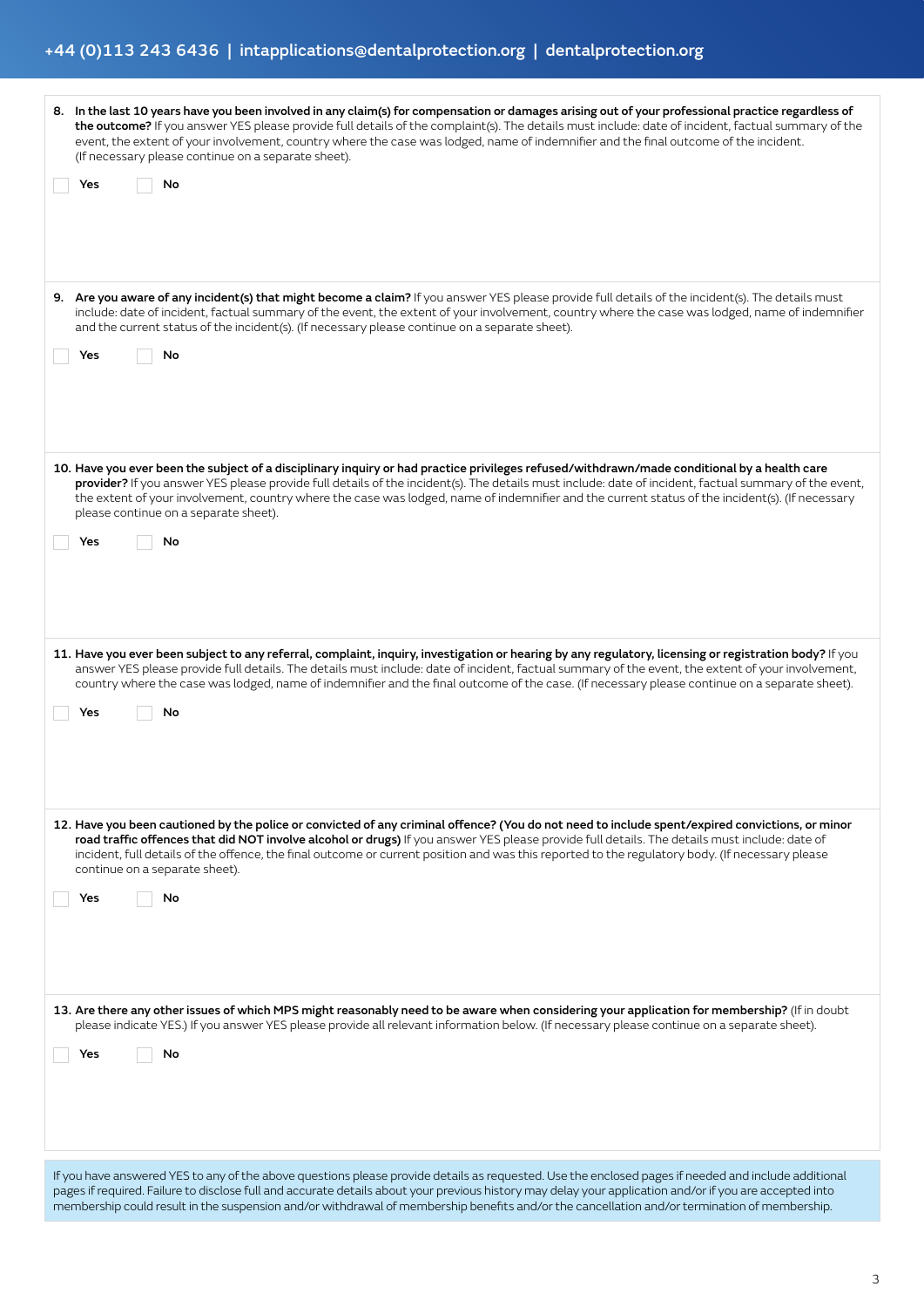# +44 (0)113 243 6436 | intapplications@dentalprotection.org | dentalprotection.org

| <b>Section C - Practice details</b>                                                                                                                       |  |  |  |  |
|-----------------------------------------------------------------------------------------------------------------------------------------------------------|--|--|--|--|
| If you are registered to practise in any other Country please state which:                                                                                |  |  |  |  |
| Will all your professional practice be carried out in the Country in which you are applying for membership?                                               |  |  |  |  |
| If No, please provide Country and full details (if necessary please continue on a separate sheet).<br>Yes<br>No                                           |  |  |  |  |
|                                                                                                                                                           |  |  |  |  |
|                                                                                                                                                           |  |  |  |  |
|                                                                                                                                                           |  |  |  |  |
|                                                                                                                                                           |  |  |  |  |
|                                                                                                                                                           |  |  |  |  |
| Will you be involved in treating or providing advice to patients outside of the Country in which you are applying for membership? (eg telemedicine)       |  |  |  |  |
| If Yes, please provide Country and full details (if necessary please continue on a separate sheet).<br>No<br>Yes                                          |  |  |  |  |
|                                                                                                                                                           |  |  |  |  |
|                                                                                                                                                           |  |  |  |  |
|                                                                                                                                                           |  |  |  |  |
|                                                                                                                                                           |  |  |  |  |
| What is your current professional status?                                                                                                                 |  |  |  |  |
| Main specialty                                                                                                                                            |  |  |  |  |
| Private ONLY<br>State/Public ONLY<br>Private and State/Public<br>In which sector do you work?                                                             |  |  |  |  |
| How many hours per week on average do you work in PRIVATE practice?                                                                                       |  |  |  |  |
| Up to 11 hours<br>More than 11, up to 22 hours<br>More than 22, up to 33 hours<br>More than 33 hours<br>N/A                                               |  |  |  |  |
| IMPORTANT - Please see end of application form for MPS subscription categories and indicate the grade<br>code most appropriate for your practice: (eg D2) |  |  |  |  |
| If you are unsure of the membership category applicable to you, please provide a summary of the work you carry out (ie a detailed scope of practice).     |  |  |  |  |
|                                                                                                                                                           |  |  |  |  |
|                                                                                                                                                           |  |  |  |  |
|                                                                                                                                                           |  |  |  |  |
|                                                                                                                                                           |  |  |  |  |
|                                                                                                                                                           |  |  |  |  |
|                                                                                                                                                           |  |  |  |  |
|                                                                                                                                                           |  |  |  |  |
|                                                                                                                                                           |  |  |  |  |
|                                                                                                                                                           |  |  |  |  |
|                                                                                                                                                           |  |  |  |  |
|                                                                                                                                                           |  |  |  |  |
|                                                                                                                                                           |  |  |  |  |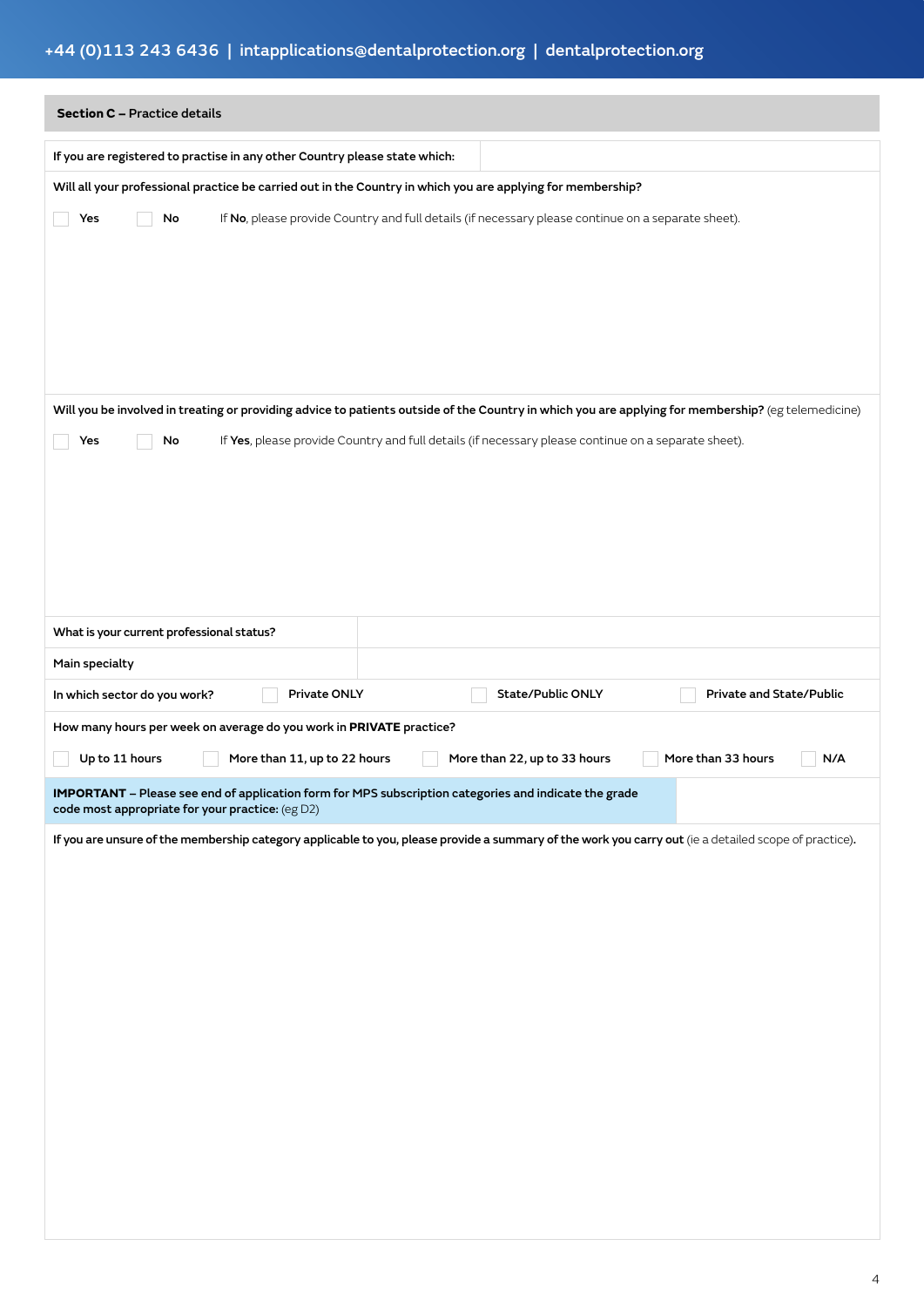### **Additional space for answers**

Please clearly indicate the question number that you are providing details for below.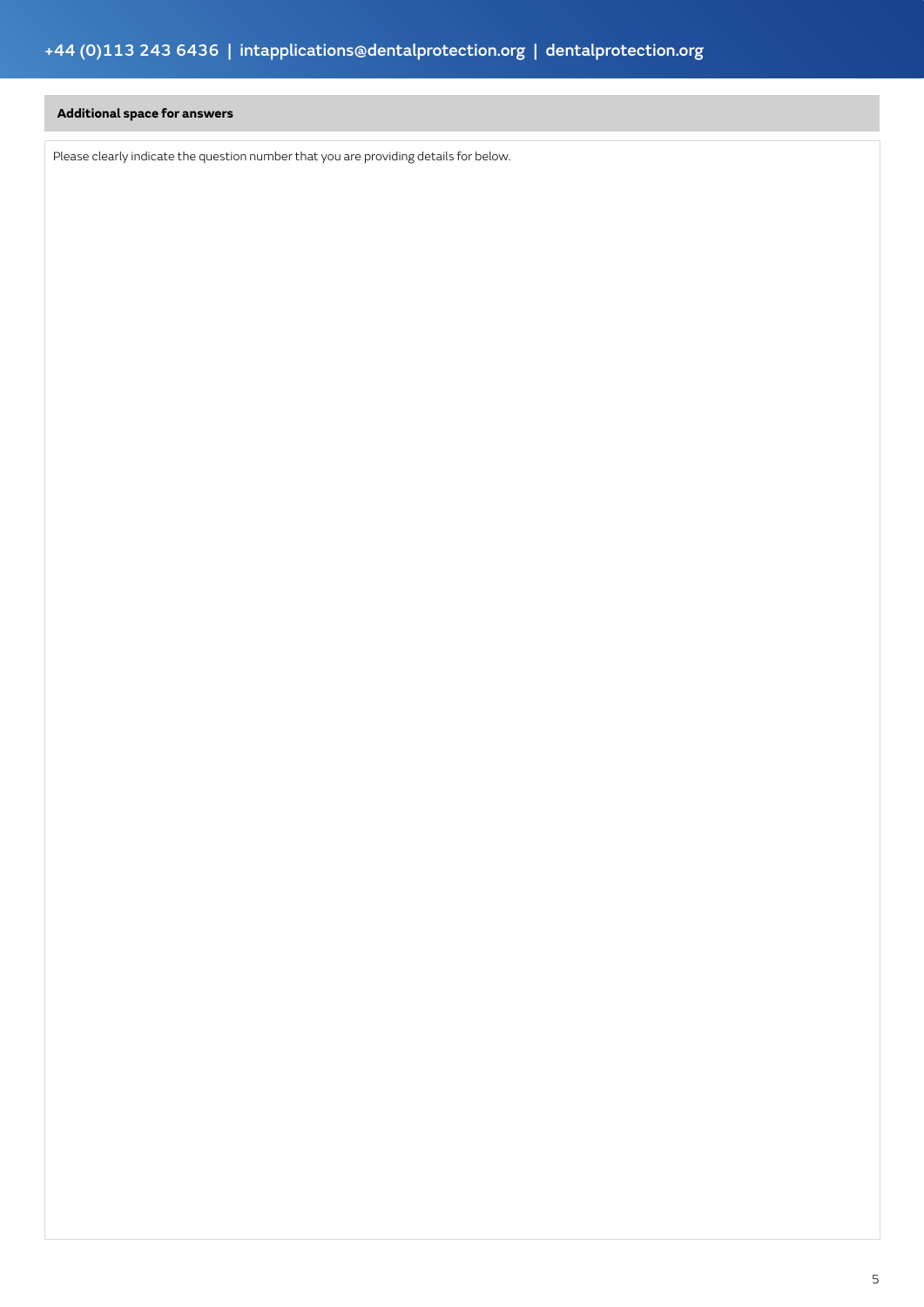#### **IMPORTANT** – Your Personal Information and Data

When interacting with MPS, you may choose to give MPS information about your criminal convictions and offences (including alleged offences), your health, race, ethnic origin, sex life, sexual orientation and trade union membership ('Special Category Data'). This happens where that information is relevant to your membership or the actual or potential provision of advice, assistance or indemnity. We may also receive Special Category Data about you from others in connection with membership or advice, assistance or indemnity (eg from a complainant, claimant, witness, expert, court or regulator).

To find out more about how we collect, use and handle your data including Special Category Data, please see the Privacy Statement on our website dentalprotection.org/privacy

#### When you tick the box below, you expressly consent to MPS processing your Special Category Data for the purposes of providing you with membership and its benefits (including assistance and indemnity).

#### I consent

You may withdraw consent to such processing by contacting MPS, but if you do so we will no longer be able to provide you with membership and its benefits.

| <b>IMPORTANT</b> – Please read, sign and add the current date below |
|---------------------------------------------------------------------|
|                                                                     |

By signing and returning this form, you agree and confirm that:

- i. You wish to apply for membership of MPS subject to the Memorandum and Articles of Association.
- ii. You understand that any failure to disclose full and accurate details may delay your application and/or if you are accepted into membership could result in the suspension and/or withdrawal of membership benefits and/or the cancellation and/or termination of membership.
- iii. You understand that membership is not conferred automatically and is subject to approval by MPS.
- iv. You acknowledge that any subscription payments made are subject to verification and that acceptance of a payment by MPS does not of itself confirm membership and/or entitlement to request benefits.
- v. You will inform us if your personal circumstances or scope of practice change.
- vi. We may seek information from other professional defence organisations, insurance companies, employers, and/or other third parties in respect of membership and that they may release to us such information.
- vii. For the purposes of the applicable data protection laws in your country, we may obtain, process, retain and transfer your personal data as set out in the Privacy Statement on our website dentalprotection.org/privacy

| Date                                                                                                                                                                                                                                                                      | Please note this must<br>be the current date |
|---------------------------------------------------------------------------------------------------------------------------------------------------------------------------------------------------------------------------------------------------------------------------|----------------------------------------------|
| Tick here if you are submitting additional sheets<br>or correspondence.                                                                                                                                                                                                   |                                              |
| In order to provide you with the best possible service we<br>would like to inform you of other products and services<br>offered by us that we believe may be of interest to you.<br>To opt-in to receive such information, either via post or<br>email, please tick here. |                                              |
| You can contact us to update your marketing preferences.                                                                                                                                                                                                                  |                                              |

#### **Please tell us why you have chosen MPS – Your comments are important to us, please tick below**

|   | Personal recommendation                                     |
|---|-------------------------------------------------------------|
|   | Competitive subscription rates                              |
| 3 | MPS membership co-ordinator, please provide their initials: |
|   | Group arrangement                                           |
|   | Dissatisfaction with previous organisation                  |
|   | Other (please provide details)                              |

#### Dental Protection

2 Victoria Place Leeds LS11 5AE United Kingdom +44 (0)113 243 6436

Calls to Member Services may be recorded for training and monitoring purposes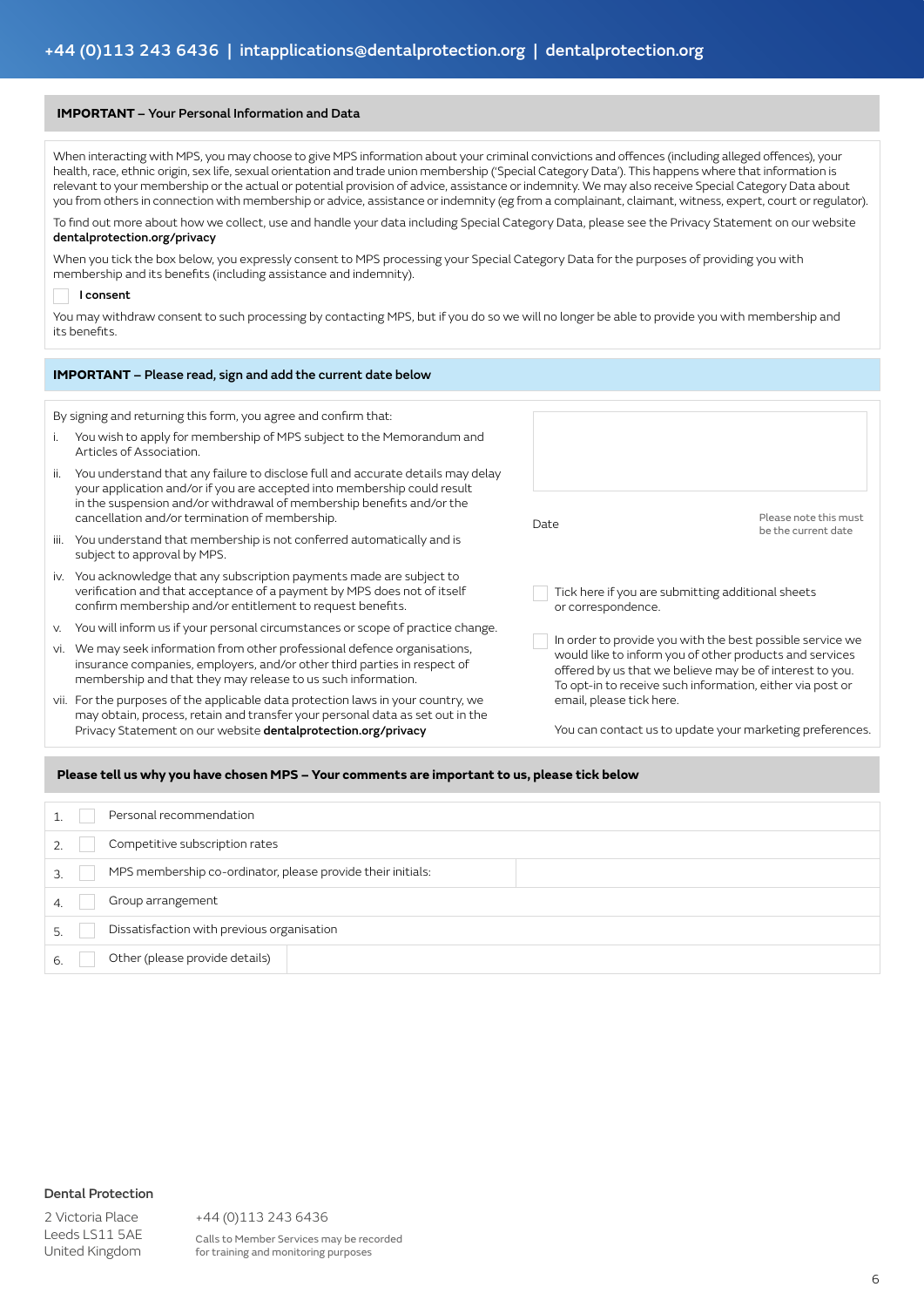# Membership grades Caribbean and Bermuda



## +44 (0)113 241 0727 | caribbeanandbermuda@dentalprotection.org | dentalprotection.org

The benefits of membership are only available to members paying the appropriate subscription.

As a member, the indemnity limit we offer you varies depending on where you live and what grade you are on.

The limit is per individual adverse incident. There is no limit to the total expenditure for all adverse incidents reported in a single to US\$3 million per individual adverse incident. There is no limit to the total expenditure for all adverse incidents reported in a single state  $\alpha$ membership year.

Visit **medicalprotection.org/caribbean-and-bermuda/for-members/country-indemnity-limits** for more details about the limits that apply in your country.

Please ensure you are on the correct grade for the amount of hours you work per week. The hours you work should cover all your practice of dentistry involving any contact with or treatment of patients as well as related activities including consultations, advice, treatment planning, consent, record keeping, practice management etc. Members in grades including implant and OMFS procedures must include their hours from all areas of practice not just the time related to these additional procedures.

| STATE/EMPLOYER INDEMNIFIED DENTISTS - 12 MONTH MEMBERSHIP<br>(eg University, Dental School and Hospital employed dentists).  |            |
|------------------------------------------------------------------------------------------------------------------------------|------------|
| Full benefits of membership excluding claims indemnity. For dentists working solely in a state or employer indemnified post. | <b>DSP</b> |

If you undertake private work outside of your state/employer indemnified role, please choose from the grades below.

| <b>PRIVATE PRACTICE - 12 MONTH MEMBERSHIP</b><br>The following grades provide access to the full benefits of membership including the<br>right to request assistance with claims that may arise as a result of private practice.<br>These grades do not include claims indemnity for any claims that may arise as a<br>result of public practice.                                                                                                                                                                                       | More than<br>33 hours<br>per week<br><b>GRADE</b> | $>22$ up to<br>33 hours<br>per week<br><b>GRADE</b> | $>11$ up to<br>22 hours<br>per week<br><b>GRADE</b> | Up to<br>11 hours<br>per week<br><b>GRADE</b> |
|-----------------------------------------------------------------------------------------------------------------------------------------------------------------------------------------------------------------------------------------------------------------------------------------------------------------------------------------------------------------------------------------------------------------------------------------------------------------------------------------------------------------------------------------|---------------------------------------------------|-----------------------------------------------------|-----------------------------------------------------|-----------------------------------------------|
| First Year following initial graduation                                                                                                                                                                                                                                                                                                                                                                                                                                                                                                 | D1                                                |                                                     |                                                     |                                               |
| Second Year following initial graduation                                                                                                                                                                                                                                                                                                                                                                                                                                                                                                | D <sub>2</sub>                                    | D <sub>2</sub> T                                    | D <sub>2</sub> H                                    | D <sub>2</sub> Q                              |
| Third Year following initial graduation                                                                                                                                                                                                                                                                                                                                                                                                                                                                                                 | D <sub>3</sub>                                    | D <sub>3</sub> T                                    | H <sub>3</sub>                                      | DQ3                                           |
| Fourth year following initial qualification                                                                                                                                                                                                                                                                                                                                                                                                                                                                                             | D <sub>4</sub>                                    | 3D4                                                 | 2D4                                                 | QD4                                           |
| Implantology<br>Placement and/or restoration of an osseointegrated dental implant where the<br>implant is placed within the tooth-bearing bone i.e. the mandible or maxilla. The<br>grade extends to include associated preparatory procedures such as bone grafting<br>but excludes extra-oral bone harvesting, sinus lifts or bone augmentation involving<br>the floor of the sinus which would be viewed as maxillofacial procedures. Members<br>placing zygomatic or pterygoid implants will need to be in the maxillofacial grade. | IV1                                               | TY1                                                 | 2Y1                                                 | QY1                                           |
| Maxillofacial surgery/dental surgery<br>Dentists who carry out maxillofacial (OMFS) procedures, extra-oral bone harvesting,<br>sinus lifts or bone augmentation involving the floor of the sinus and zygomatic or<br>pterygoid implants.                                                                                                                                                                                                                                                                                                | OMN                                               | <b>TMN</b>                                          | 2MN                                                 | <b>OMN</b>                                    |
| Dental vocational training/internship                                                                                                                                                                                                                                                                                                                                                                                                                                                                                                   | <b>DVT</b>                                        |                                                     |                                                     |                                               |
| <b>DENTAL HYGIENISTS AND OTHER DENTAL AUXILIARIES PRIVATE PRACTICE GRADES - 12 MONTH MEMBERSHIP</b><br>The following grades provide access to the full benefits of membership including the right to request assistance with claims<br>that may arise as a result of private practice. These grades do not include claims indemnity for any claims that may arise as a<br>result of public practice.                                                                                                                                    |                                                   |                                                     |                                                     | <b>GRADE</b>                                  |
| First Year following initial graduation                                                                                                                                                                                                                                                                                                                                                                                                                                                                                                 |                                                   |                                                     |                                                     | WD1                                           |
| Second Year following initial graduation                                                                                                                                                                                                                                                                                                                                                                                                                                                                                                |                                                   |                                                     |                                                     | WD <sub>2</sub>                               |
| Third Year following initial graduation                                                                                                                                                                                                                                                                                                                                                                                                                                                                                                 |                                                   |                                                     |                                                     | <b>WDH</b>                                    |

Other Dental Auxiliaries - please contact Dental Protection